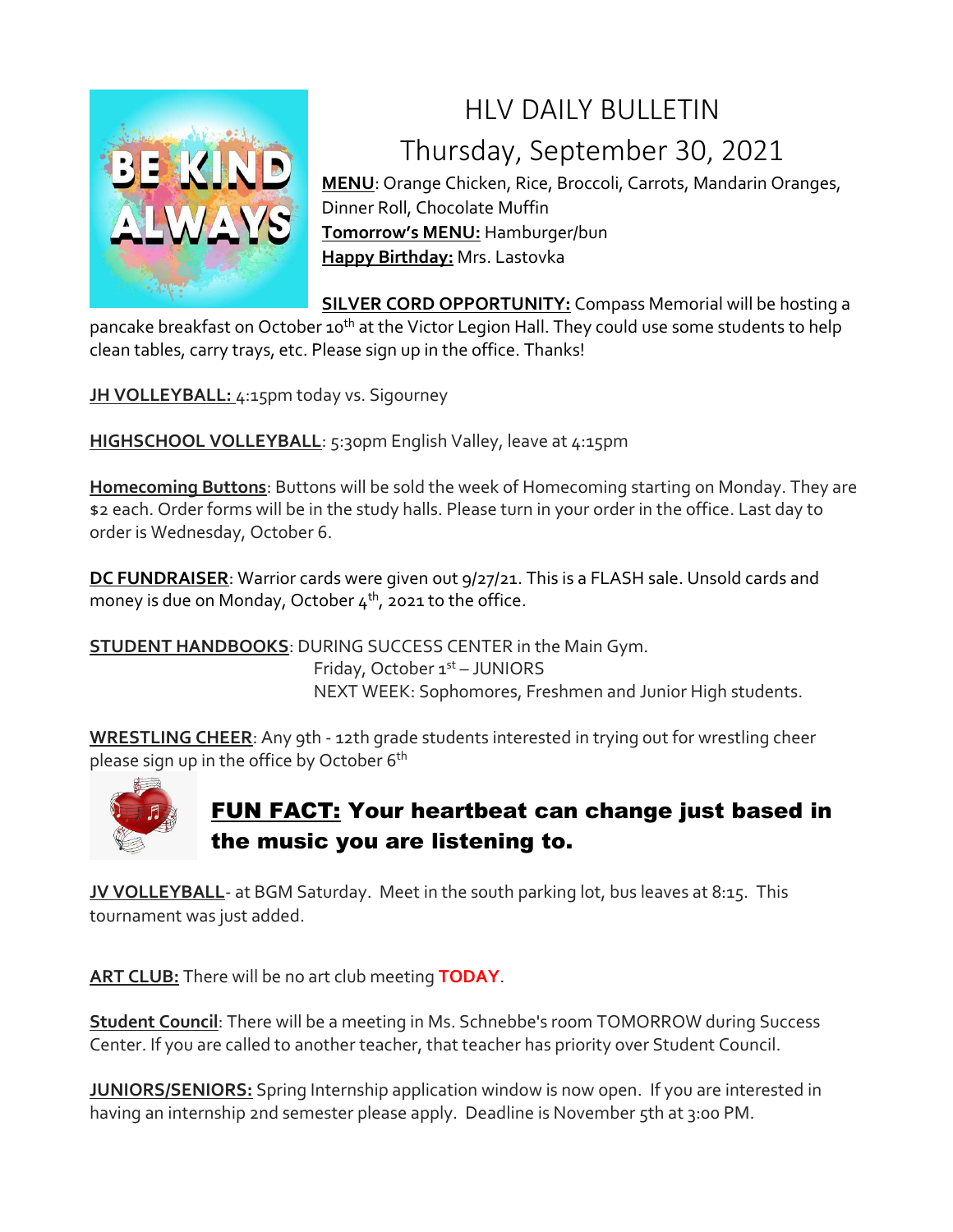## Talent will get you to the top, but it takes character to keep you there. -John Wooden



**Seniors and Senior parents:** ICAN will be hosting a financial aid presentation virtually **TODAY** September 30th at 6:00 PM. Now is the time to learn how to apply for financial aid before the financial aid opening of October 1st. A link to the presentation has been sent to your email for you to access the live presentation.



Homecoming Royalty KGRN interviews will be Friday, October 8th starting at 9 am and running each hour until 2. They will also be available on the website.

**Hey Warrior Fans**- If you are wanting some HLV gear to wear during homecoming week, we still have old football jerseys for sale for \$5.00. Also, other sports jerseys for \$3.00. See Carol to purchase.

**Homecoming Gear** – The PHT is selling Temporary Tattoos, Eyeblack Tattoos, Mardi Gras beads and marbled rubber bracelets. Orders due October 6<sup>th</sup>. Please pickup and drop off order forms in the office.

**Homecoming Dance**: If you are planning on bringing an out-of-town guest to the Homecoming Dance please stop in the office and get a form. The completed form needs to be turned in to the Office by Thursday, October 7th.

**ON THIS DAY IN HISTORY**: In 1846, the first anesthetized tooth extraction is performed by Dr. William Morton in Charleston, Massachusetts.



**HIGH SCHOOL HOMECOMING DRESS UP DAYS:** Monday-American Monday, Tuesday- Twin Day, Wednesday- Disney, Thursday- Class Theme, Friday- Warrior Fan day.

**Elementary dress up days:** Monday- Pajama day, Tuesday- Jersey day, Wednesday- Wacky Wednesday, Thursday- Class theme day, Friday- Warrior fan day

**BAND/CHOIR:** This week is a CHOIR Friday. Lessons are Week A.